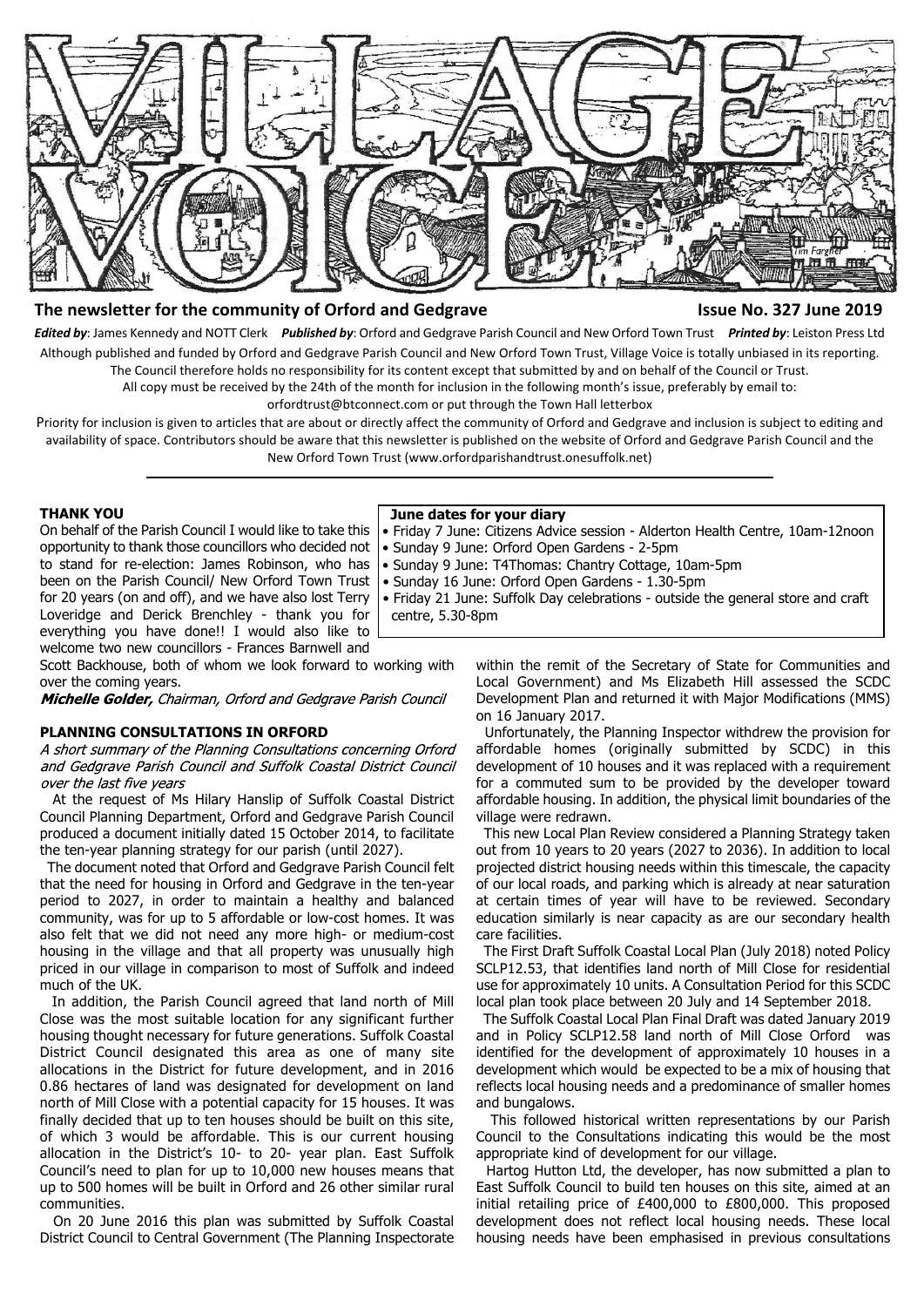between the Parish Council and local Planning Officers and stated in policy SCLP12.58. However, it is to be noted that this development is free market housing and in July 2017 the mean cost of a house in the UK was reported as £223,257. However, the mean cost of a house in Orford in October 2017 was reported as being £496,842, more than twice the national average.

 On receiving details of this new housing development the Parish Council through its Chair, Cllr Michelle Golder, determined in direct written advice from Mr Phillip Ridley (Head of Planning, East Suffolk Council) and from Mr Ray Herring (recent Chair of Suffolk Coastal District Council) that the site allocation of the development could not be challenged.

 In addition the Parish Council determined that as no planning is currently submitted for a development of our garage site this could not be considered in concert with the proposed development North of Mill Close, and in any case any proposed development of the garage site would be designated as 'windfall' and therefore separate.

 17 parishioners attended the public forum of an extraordinary Parish Council meeting held on 1 May 2019 in the Town Hall to discuss the proposed development north of Mill Close. Several points of view concerning the proposed development were discussed and taken into account in the subsequent Parish Council meeting. Other views have also been expressed to Council members by parishioners who were unable to attend the open meeting because of other commitments.

 The Parish Council is always conscious of the fact that our job is to represent equally and as much as possible all of the approximately 600 residents with their differing views.

- Having determined that the site of the development could not be challenged, neither could any future development at the garage site be considered with this particular planning application,
- and having previously stated in writing in response to previous Consultations about this development that we did not need as a community any more mediumor high-end housing in our village
- and noting that following our representations Suffolk Coastal District Plan12.58 states that the any development at this site should have a mix of housing reflecting local housing needs with a preponderance of smaller homes and bungalows;

 the Parish Council voted not to significantly challenge further the application at this time. We have been led to believe that this application will be looked at critically by East Suffolk Planning from the point of view of our previous representations

and the statements in SCLP 12.58.<br>Clirs M Golder (Chairman) and P Smith (Vice Chairman), **Orford and Gedgrave Parish Council** 

## **JUNE AT ST BARTHOLOMEW'S**

Sunday 2 June: Easter 7 8.00am Holy Eucharist – Rev D Murdoch 11.00am Holy Eucharist – Rev D Murdoch Sunday 9 June: Pentecost 8.00am Holy Eucharist – Rev S Affleck 10.30am Family Service – Mrs J Maslin Sunday 16 June: Trinity Sunday 8.00am Holy Eucharist – Rev D Murdoch 11.00am Holy Eucharist – Rev D Murdoch Sunday 23 June: Trinity 1 8.00am Holy Eucharist – Rev R Alderson 10.30am Village Service – Mrs J Maslin Sunday 30 June: Saints Peter and Paul 8.00am Holy Eucharist – Rev D Murdoch 11.00am Cluster Eucharist, celebrating the thirty-fifth Anniversary of the Rector's Ordination as a Deacon – Rev D Murdoch

#### Movina on

 I am sure most of you will know by now that I have been appointed part-time Priest-in-Charge of Horsted Keynes in Sussex, Chichester Diocese. Our last Sunday working here will be 18 August and I will be licensed to my new post on 3 September. I will not write more now, as there will be opportunities for thanksgiving, farewells and looking to the future over the next two and a half months: suffice to say Christine and I are grateful for and deeply touched by the messages we have already received.

**Rev. David Murdoch** 

## **JUNE AT ORFORD METHODIST CHURCH**

Sunday 2 June 10.30am Stephen Caley – light lunch too! Sunday 9 June – Pentecost

10.30am Service led locally

Sunday 16 June – Trinity

10.30am Stephen Caley

Sunday 23 June 10.30am Rev Margaret Miller – Communion

Sunday 30 June  $-117$ <sup>th</sup> Church Anniversary

10.30am Rev Stephen Yelland Monday Tea Room – open 12noon–4pm every Monday – delicious food served lunch time and for afternoon tea. Wednesday Lunch – every week served at 12.30pm – please book with us to enjoy in great company! Refreshments served every Sunday morning and on Sunday 2 June a light lunch follows. Summer tea party will take place on Sunday 30 June at 3pm, celebrating the 117th anniversary of the opening of the present building – invitations soon!

 Easter People we are – and extended Eastertide services this year were full of joy, hope and encouragement with many visitors to the Easter Day service and the Sundays since. Another magnificent Easter garden gave us a wonderful visual aid to our worship – and kept alive for four Sundays! Many thanks to those who gave toward flowers/plants. We are grateful for generous donations given to the Church in memory of the Late Audrey Bantoft who was for many years a supporter and adherent of our church.

**Stephen Caley** 

## **ORFORD SPORTS AND RECREATION CLUB**

Events at the club during the month of June are as follows: Club nights every Monday and Friday evenings from 8pm (darts, pool, snooker, Wi-fi, table tennis, music and chat).

- Thursday 13 June, Bike Night from 6pm, burger and chips available (bike not essential)
- Saturday 15 June, live music from 'Heartbeat', 8 till late (free entry for all)

• Friday 28 June, Bingo night from 8pm<br>**Mark Smy, OSRC Secretary, tel 450358** 

# **Orford and District Gardening Club Coach Trip**

Wednesday 10 July – Day coach trip to RHS Hyde Hall in Essex. Leaving Orford at 9am – pick-ups at Sudbourne and Snape. Cost: £25 Members (+  $£7.50$  for half year membership for nonmembers as this is an RHS requirement). Includes: coach, garden entry, drinks on arrival and one-hour garden tour.

Come and explore this wonderful garden with us: join us in the iconic Dry Garden, the recently renovated Robinson and Woodland Gardens and the Hilltop Garden and so much more… Contact Polly Sharkey by email creativefutures98@btinternet.com or ring 01394 450959

to book your place<br>**Polly Sharkey** 

## **ORFORD OPEN GARDENS FOR THE NATIONAL GARDENS SCHEME**

On Sunday 9 June 2019, three Orford gardens will be open for the National Gardens Scheme (the Yellow Book). These are: The Old Rectory, Rectory Road; Brundish Lodge, High Street; and,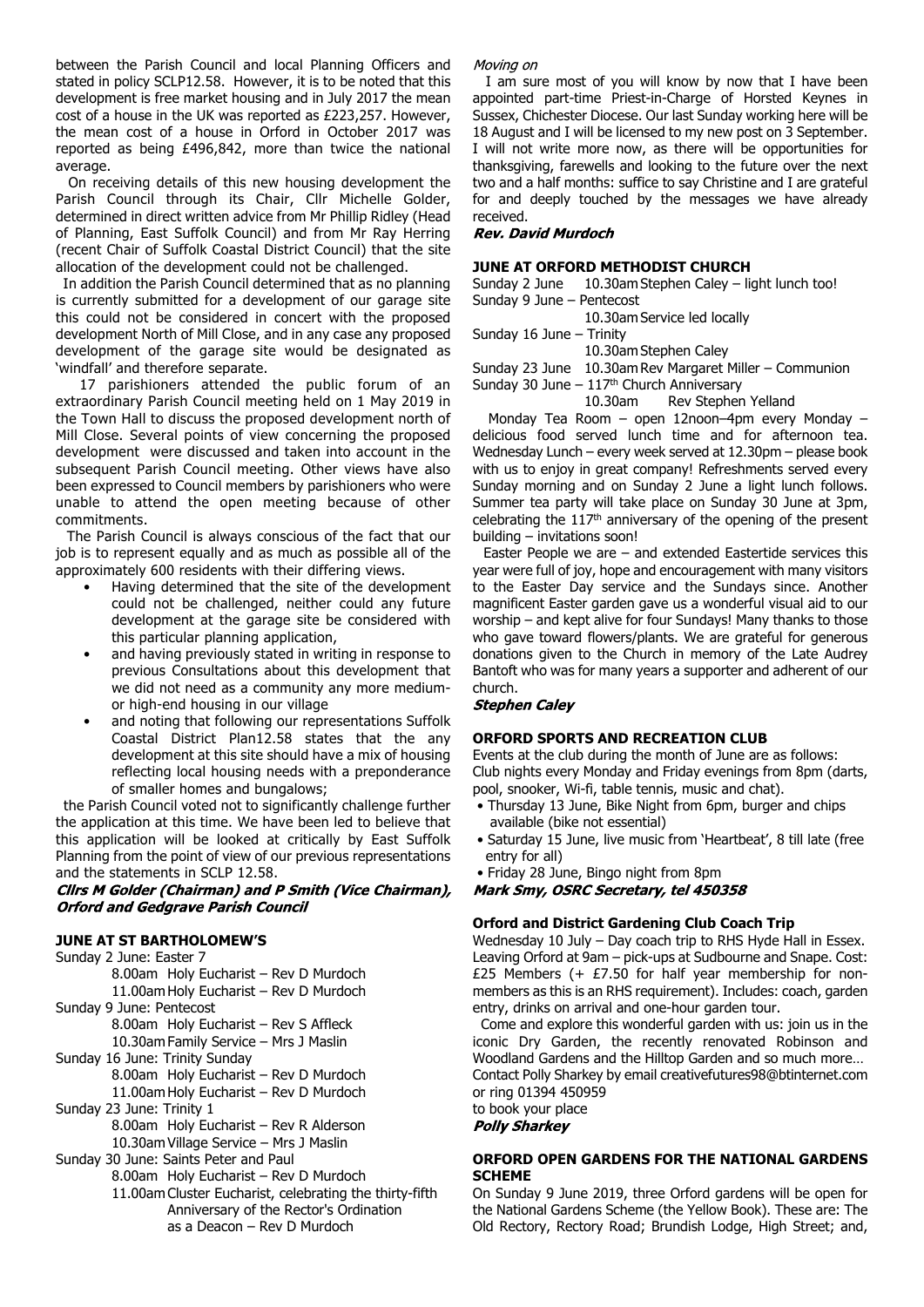Wayside in Burnt Lane. The gardens will be open from 2pm until 5pm with teas served at Brundish Lodge. Plants will be for sale at The Old Rectory. Combined entry to all three gardens is £5.00 (children free).

 This opening will be followed on Sunday 16 June by Green Lane House, Gedgrave Road and Gedgrave Hall, both of which will be open from 1.30pm to 5pm. Teas will be served at Gedgrave Hall. As before, combined entry to both these gardens is £5.00 (children free).

 The National Gardens Scheme was established over ninety years ago to raise money for district nurses but now supports charities such as Macmillan Cancer Support, Marie Curie, Hospice UK, Parkinson's UK, the MS Society and many others so that when you are enjoying these lovely gardens, you will know that you are also helping these charities do their much-needed work. **Elizabeth Spinney** 

#### **T4THOMAS, SUNDAY 9 JUNE**

10 years old and still going strong, Chantry Cottage will be the host once again for T4Thomas raising funds for The Thomas Marshall Education Fund which supports education in rural Mozambique.

 There will, of course, be the usual selection of breakfast, lunches and teas. There will also be some plants and homemade jams for sale and a licensed bar for those wanting more than tea or coffee with their lunch!

 You will also be able to catch up on the latest news from Mozambique and the work being done there through TMEF, especially in the wake of Cyclone Idai. We would be delighted to see all of you, both old friends and new, at Chantry Cottage Sunday 9 June from 10am to 5pm.

## **Wendy and Guy Marshall**

#### **ORFORD GENERAL STORE IS A COUNTRYSIDE ALLIANCE WINNER!**

We are delighted to announce that we have won the 2019 East of England Village Shop/Post Office Award.

 The Awards are the Countryside Alliance's annual celebration of British food and farming, enterprise and heritage through small hard-working businesses. The awards have become the definitive rural business award to win. They are set apart from other award schemes because they are driven by public nomination, offering customers the chance to say why their favourite businesses are worthy of national acclaim. Countryside Alliance Awards Director Sarah Lee commented: 'We have been overwhelmed by nominations this year. The secret to the Rural Oscars' popularity is that they honour the people involved in these businesses and not just their produce or services. They exist to sing the praises of those who work hard to keep our communities and rural economy ticking, but don't seek the spotlight. These awards provide a cause for celebration in a time of great uncertainty in the countryside. Our local produce is second to none and there are many community heroes and businesses worthy of national recognition.'

 As a regional winner we now go through to the grand final. We will be competing against fellow village shop/Post Office winners from across the country. The overall winner will be selected by the national judging panel, which is chaired by Countryside Alliance Chief Executive Tim Bonner, along with the Secretary of State for Defra Rt Hon Michael Gove, food critic William Sitwell and Daily Telegraph Associate Editor Philip Johnston.

Thank you for your support.

**Sue Snowdon, Orford General Store** 

#### **ORFORD SAILING CLUB**

Will be offering 'taster' sailing sessions which are open to everyone. No experience is required, however, children must be at least 8 years old and everyone must be able to swim and feel confident in the water. These sessions are aimed at local families to create an opportunity to experience sailing on the river, and

meet other people who like sailing, without any further commitments. We charge £5 per session.

**DATES** 

| WEDNESDAY: 5.30–6.30pm | SUNDAY: 10.30am-12noon |
|------------------------|------------------------|
| 5 June                 | 23 June                |
| 12 June                | 30 June                |
| 19 June                | 7 July                 |
| 26 June                |                        |
| 3 Julv                 |                        |

Should you be interested please contact Sheena Barrow, email sheenambarrow@btinternet.com, 01394 450737 **Sheena Barrow** 

## **THE PENINSULA PRACTICE JUNE NEWSLETTER**

#### **BLOOD APPOINTMENTS**

As much as we would like to, the surgery does not always have the capacity to accommodate you on the time and date that you would like a blood test appointment. If we are unable to offer you an appointment on date and time you request, there is the option available for you to attend Riverside Clinic or Ipswich Hospital and have your blood test at either of these clinics.

 Ipswich Hospital Blood Drop-in Clinic is open from 7.30-17.45. Riverside Drop-in Clinic is open from 7.45 – 17.30. Please call 01473 703721 to book afternoon appointments for either clinic and for Saturday Morning appointments at Ipswich Hospital. Riverside Clinic Address: 2 Landseer Road, Ipswich, IP3 0AZ. And don't forget you can save time by accessing you blood results online via The Peninsula Practice website. eCONSULT

 If you have a problem or concern but are unable to attend the surgery due to other commitments, don't forget you can access our online eConsult service 24 hours a day and you will receive advice and guidance back within the next working day. **GP CLOSURE DATES** 

 The surgery will be closed on Thursday 20 June at 13.00 for training. Please contact NHS 111 when the surgery is closed.

#### **CITIZENS ADVICE**

Citizens Advice offer a free monthly advice session at Alderton Health Centre for local residents, the next dates for the sessions are Friday 7 June, Friday 5 July, and Friday 2 August 10.00-12.00. If you cannot attend any of these sessions in person, advice is also available from Citizens Advice Leiston phone: 01728 832193 or email: supervisor@leistoncab.cabnet.org.uk or contact our national Advice service 0300 330 1151 or online at www.citizensadvice.org.uk

## **SUFFOLK DAY CELEBRATIONS: FRIDAY 21 JUNE 2019, 5.30 TO 8PM**

For the third time we are celebrating Suffolk Day and for the third year I have been on Radio Suffolk promoting the event with Mark Murphy. The event will again take place on the Village Green outside Orford General Store and in front of Orford Craft Centre. We have more participants than ever this year, including the horse and carriage ride around the village, Peter Hepworth & Friends playing music to entertain, Emma with her Ceramic Workshop, Orford Castle is Open for free entry throughout the evening, Orfordness Lighthouse Trust, Orfordness National Trust, High House Farm and others will be there and loads more as well. All you have to do is to come down and enjoy the evening.

 A big thank you to New Orford Town Trust and Orford and Gedgrave Parish Council for their support and to our sponsors – MBD Interiors, Pump Street Bakery, Pinney's of Orford, The Crown & Castle and Suffolk Coastal. Without your support the event could not take part.

 If you want to get involved and have a stall, it is not too late. Please contact me as soon as possible on 01394 450271 or email thekingsheadorford@gmail.com.

**Ian Ballantine JUNE AT THE KING'S HEAD**